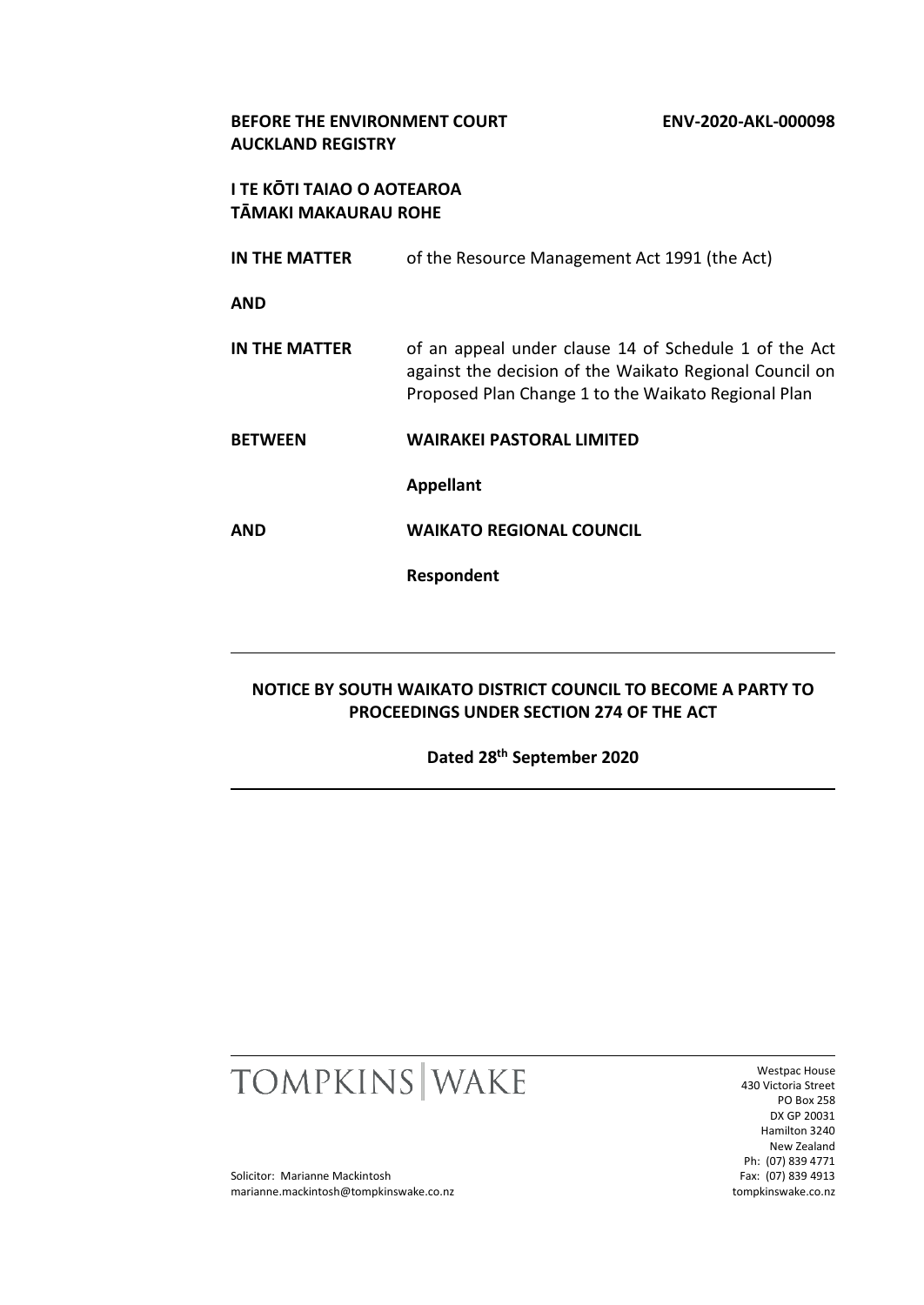- **TO:** The Registrar Environment Court Auckland
- 1. **SOUTH WAIKATO DISTRICT COUNCIL** ("SWDC") gives notice under s 274 of the Resource Management Act 1991 ("the Act") that it wishes to be a party to these proceedings, being *Wairakei Pastoral Limited v Waikato Regional Council* ENV-2020-AKL-000098 ("the Appeal").
- 2. The Appeal challenges the decision by the Respondent on Proposed Waikato Regional Plan Change 1 - Waikato and Waipā River Catchments to the Waikato Regional Plan as amended by Variation 1 ("PC1").
- 3. SWDC is a local authority and a person who made a submission about the subject matter of the proceedings (objectives of PC1).
- 4. SWDC is not a trade competitor for the purposes of sections 308C or 308CA of the Act.
- 5. SWDC is interested in part of the Appeal, specifically:
	- (a) Objective 2; and
	- (b) Policy 7.
- 6. SWDC's position on the Appeal and the reasons for that position are set out in respect of each part of the Appeal below. For brevity, the description of the relief sought in the Appeal is paraphrased in this notice.

# **Objective 2**

- 7. The Appeal on Objective 2 seeks to delete the target of achieving the short-term water quality values within 10 years of PC1 becoming operative.
- 8. SWDC supports in part the relief sought by the Appellant for Objective 2 and Table 3.11-1 for the following reasons: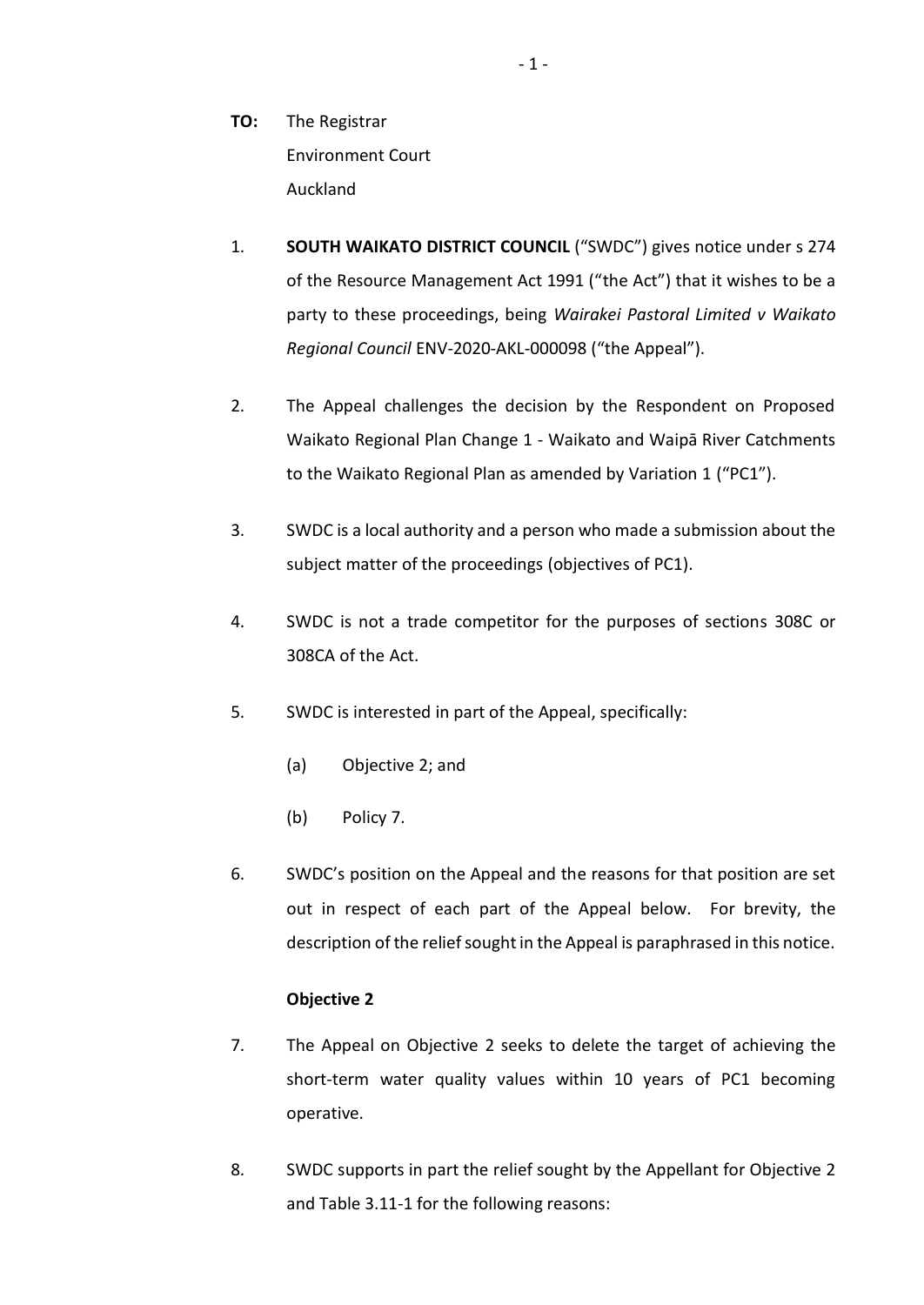- (a) The short-term targets to achieve Objective 1, including the move to 20% of the improvement required in the decision, do not adequately consider the effects of 'lag' periods for some of the four contaminants.
- (b) It is uncertain whether the policy mix of the decisions version of PC1 will achieve the targets set in Objective 2 and Table 3.11-1, within the timeframe identified.
- (c) The impact of the requirement to achieve the 20% improvement in water quality in the first ten years is uncertain and potentially significant because its effects on the community and its well-being has not been carried out.
- (d) It is most appropriate (i.e., practical/pragmatic and achievable) for all proposed actions to be implemented and in place to achieve Objective 2 targets.

### **Policy 7**

- 9. The Appeal against Objective 3 seeks its deletion and replacement with a policy that requires the duration of consent to reflect the investment in infrastructure, the quality and effectiveness of the consent holders FEP, the progress towards the short term numeric water quality values, and the possibility of a replacement plan and or a new allocation regime.
- 10. SWDC supports the relief sought by the Appellant for the following reasons:
	- (a) For the reasons given in the Notice of Appeal;
	- (b) Policy 7 is unnecessary because the regulatory mechanisms are already available to review the appropriateness of consent conditions under the Act;